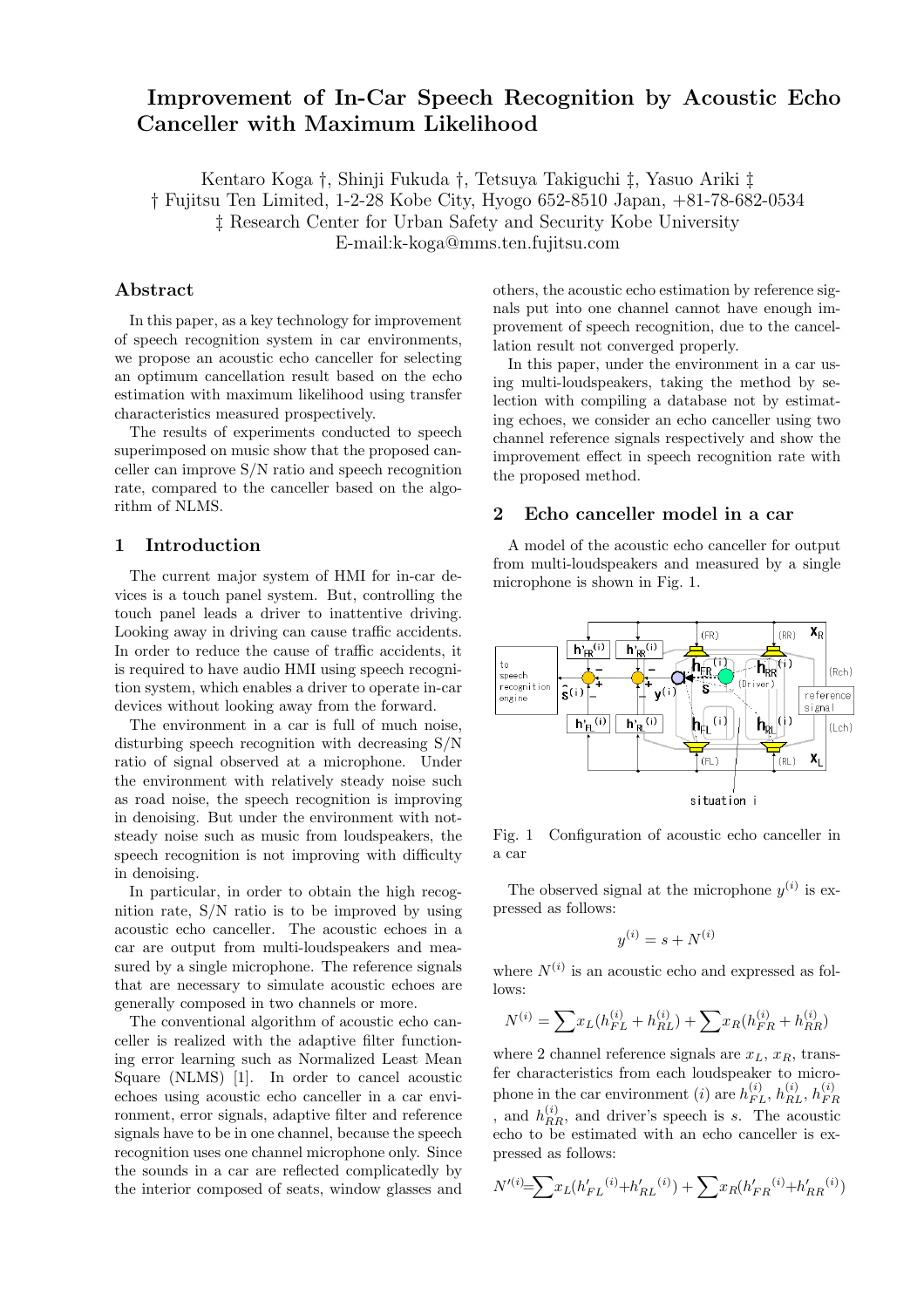Therefore, the clean speech signal of the driver  $\hat{s}^{(i)}$  is obtained as follows:

$$
\hat{s}^{(i)} = y^{(i)} - N'^{(i)} \tag{1}
$$

In  $\hat{s}^{(i)}$ , the estimated acoustic echo  $N^{\prime(i)}$  is requested to be optimized in order to minimize the estimated error as the target speech *s* remains.

However, with the adaptive filter such as NLMS as a conventional method, it is impossible to estimate acoustic echoes from multi-loudspeakers respectively. Since the model in Fig. 1 has only one estimated error, when applying error learning with an adaptive filter, the whole environment in a car shall be regarded as one system. Since the reference signals are in two channels, they need to be put into one channel. But the estimation by deeming multiple acoustic echoes as one influences the optimization of  $N^{\prime(i)}$  negatively.

Therefore we proposed an acoustic echo canceler for selecting transfer characteristics  $h_{FL}^{(i)}$ ,  $h_{RL}^{(i)}$ ,  $h_{FR}^{(i)}$ , and  $h_{RR}^{(i)}$  to optimize an estimated acoustic echo  $N^{\prime(i)}$ .

# **3 Acoustic echo canceller based on echo estimation with maximum likelihood**

Instead of the echo estimation by error learning, we consider the idea to select the optimum transfer characteristics to be estimated from the database, which are measured in an actual environment. Here are the procedures:

- **Step.1** We try to create acoustic echoes for all assumed transfer characteristics in a car environment to reduce them from observed signals.
- **Step.2** We have sought to select the optimum estimated environment by maximum likelihood estimation calculating likelihood using acoustic models after cancellation.

After **Step.1**, if the transfer characteristics of real environment are identical to those of the estimated environment, only clean speech is supposed to exist after cancellation of acoustic echo. However, if the transfer characteristics of real environment and those of the estimated environment have mismatch, the clean speech and echo error signal exist in the signal after cancellation.

The above **Step.2** is to be done for selecting clean speech.

#### **3.1 Database of transfer characteristics**

The transfer characteristics are calculated by means of impulse response measurement in a car [2]. As we can suppose various situations by allocation of passengers and articles in a car, we should establish various situations and calculate each transfer characteristic.

In this paper, we establish 12 different situations in the passenger locations as shown in Fig. 2. We assume that the passenger capacity is five.



Fig. 2 12-way transfer characteristics

The part with a length *T* within the transfer characteristics measured and calculated under the environment (*i*) is prescribed as  $h'_{FL}^{(i)}$ ,  $h'_{FR}^{(i)}$ ,  $h'_{RL}^{(i)}$ ,  $h'_{RR}^{(i)}$  (*i* = 1, 2, . . . , 12).

In this paper, we do not consider the situations of a driver being absence and 2 passengers in the rear seat at the one side because these make no sense as speech-activated situations in a car.

#### **3.2 Calculation of speech likelihood**

GMM (Gaussian Mixture Model) is prepared in advance as an acoustic model to be referred when calculating speech likelihood after cancellation.

Then MFCC feature (Mel Frequency Cepstrum Coefficient) is calculated using prepared several speakers' speech data (for learning).

MFCC is the technique to calculate the speech feature using discrete cosine transformation of the logarithmic value of power component through FFT.

We then calculate GMM (Gaussian Mixture Model) from the obtained acoustic feature (MFCC) of each speaker. Here speaker's MFCC is *o*, the speech likelihood  $P(o)$  is expressed as the sum of weighted normal distributions as Eq. (2). Here the number of distribution is *W*. The mean vector of element wth in the normal distributions *W* is  $\mu_w$ and the variation is  $\sigma_w$ .  $\lambda_w$  is a weighting coefficient expressed as  $\sum_{1}^{W} \lambda_{w} = 1$ . Those parameters are estimated by EM algorithm [3].

$$
P(o) = \sum_{w=1}^{W} \lambda_w N(o; \mu_w, \sigma_w)
$$
 (2)

We calculate MFCC *S* of the cancellation result *s* and then calculate the speech likelihood using the GMM.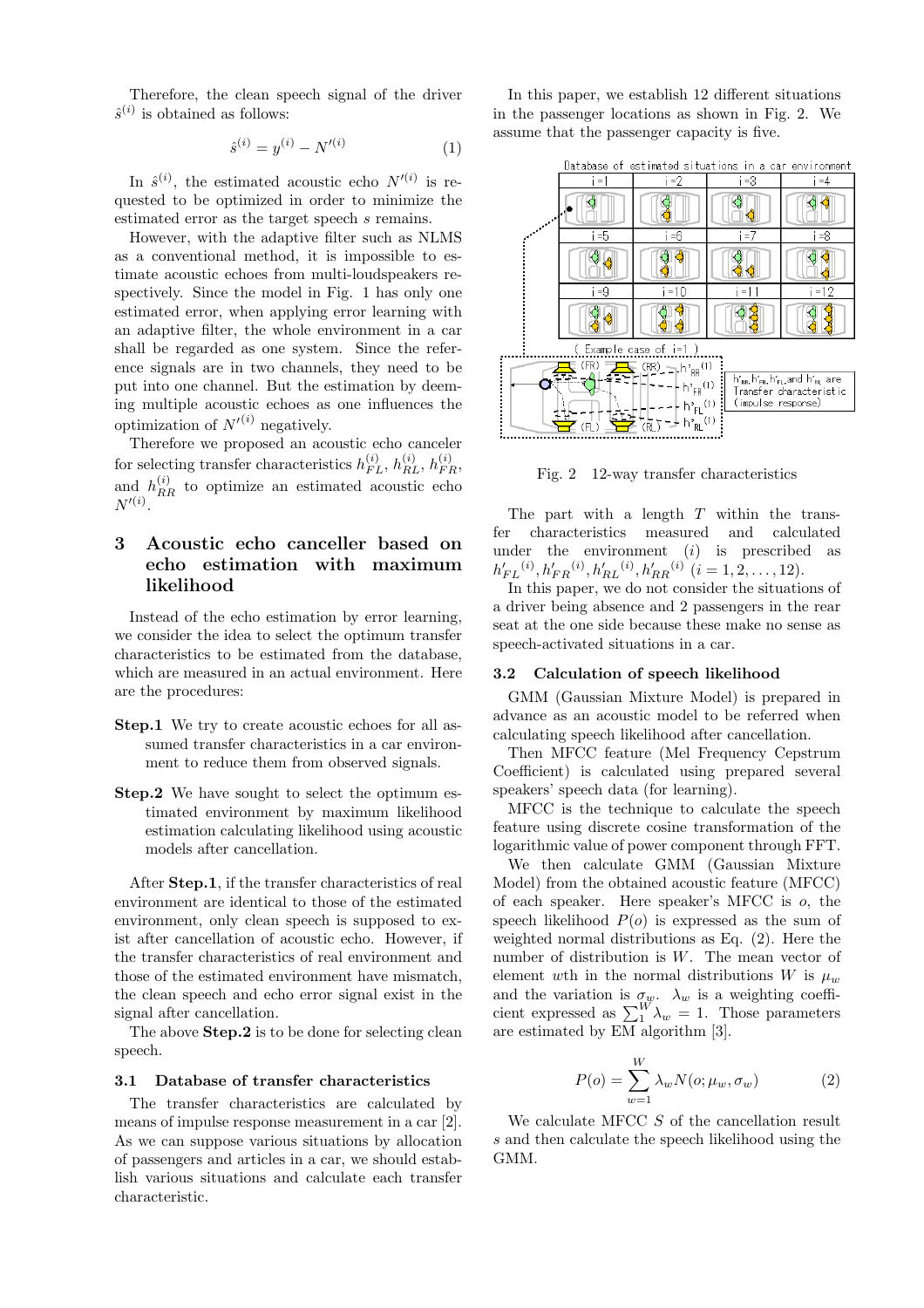### **3.3 Acoustic echo canceller based on echo estimation with maximum likelihood**

Fig. 3 shows a configuration of an acoustic canceller using maximum likelihood in a car environment.

In Fig. 3, an observed signal  $y^{(i)}$  in a car environment (*i*) is expressed as follows:

$$
y^{(i)} = s + \sum x_L h_{FL}^{(i)} + \sum x_L h_{RL}^{(i)} + \sum x_R h_{FR}^{(i)} + \sum x_R h_{RR}^{(i)} \tag{3}
$$
  

$$
(= s + N'^{(i)})
$$

The acoustic echo  $N'^{(1)}, N'^{(2)}, \ldots, N'^{(12)}$  are prepared from twelve combinations of transfer characteristics by using  $y^{(i)}$  as estimating every environment. Then the signals subtracted the acoustic echoes from the observed signal are calculated according to Eq.  $(1)$ :

$$
\hat{s}^{(1)}, \hat{s}^{(2)}, \ldots, \hat{s}^{(12)}
$$

Next, the MFCC  $\hat{S}_M^{(1)}, \hat{S}_M^{(2)}, \ldots, \hat{S}_M^{(12)}$  are calculated. The selection of the acoustic echo is handled in a maximum-likelihood frame-work.

When a set of the GMM is represented by  $\psi =$  $\{\lambda, \mu, \sigma\}, \hat{i}$  is calculated as follows:

$$
\hat{i} = \arg\max_{i} P(\hat{S}_{M}^{(i)}|\psi)
$$
 (4)

This cancellation result  $\hat{s}^{(\hat{i})}$  shows the maximum speech likelihood, in other words, it shows that the acoustic echoes are cancelled to the highest level.

# **4 Experiment**

In [4], conducting echo cancellation by this proposal method to simulated speech signals superimposed on music, we showed that the proposal method has a prospect to improve S/N ratio better than NLMS. In this paper, conducting echo cancellation by this proposal method to the speech signal superimposed on music recorded under an actual environment, we are going to show that the proposal method can improve S/N ratio and speech recognition rate better than NLMS.

We conducted experiment using speech signals superimposed on music:  $y^{(i)}$  ( $i = 1, 2, \ldots, 12$ ), measured under the actual environment with 12 different situations in the passenger locations shown in Fig. 2.

The speech signals superimposed on music:  $y^{(o)}$ , measured under the environment with passenger locations (*o*) should be cancelled by using transfer characteristics  $h'^{(o)}$  measured with the same passenger locations  $(o)$ , and the results  $\hat{s}^{(o)}$  based on echo estimation with maximum likelihood should be selected. We define the rate  $\hat{s}^{(o)}$  to be selected to  $y^{(o)}$ as a selection rate of proper transfer characteristics.

Fig. 4 Fig. 5 and Fig. 6 respectively show the selection rate of proper transfer characteristics, S/N ratio and recognition rate, when using cancellers by NLMS and by the proposal method: echo estimation

with maximum likelihood. For references, the following four values are also added: S/N ratio average and recognition rate of the original measured signal  $y^{(i)}$ , and ideal values (when the output  $\hat{s}^{(o)}$  is obtained to all  $y^{(o)}$  ( $o = 1, 2, ..., 12$ ); the selection rate of proper transfer characteristics is 100%) of the proposal method. NLMS applies the one-channel reference signals that used to be in two channels, as input values for an adaptive filter. Table. 1 shows the conditions for evaluation data and Table. 2 shows the conditions for algorithms.

As shown in Fig.4, the selection rate (output  $\hat{s}^{(o)}$  to input  $y^{(o)}$  of proper transfer characteristics based on echo estimation with maximum likelihood is 79.8  $(\%)$  in speakers' average, and thus, the result shows that the selected transfer characteristics are not proper in 100% for all speakers. However, as shown in Fig.5 and Fig.6, the cancellation effects by acoustic echo canceller based on echo estimation with maximum likelihood are improved in S/N ratio by 9.5(dB) and in speech recognition rate by  $21.4\%$ , compared to NLMS.

Since the selection rate of proper transfer characteristics does not reach 100%, S/N ratio is short by  $0.1$ (dB) and the recognition rate is short by  $4.5\%$ ) compared to the ideal result.

Table 1 Conditions for evaluation data

| Number of speakers                       | 5             |
|------------------------------------------|---------------|
| Number of sentences                      | 100 sentences |
| Sampling frequency                       | 16kHz         |
| Car model used for measur-    will CYPHA |               |
| ing impulse                              |               |

Table 2 Conditions for algorithms

| Tap length of filter $T$    | 1200            |
|-----------------------------|-----------------|
| Number of sentences in      | 1200 sentences  |
| GMM training                |                 |
| Number of mixture in GMM    | 32              |
| Dimensions of MFCC          | 16              |
| Frame width for MFCC char-  | 32ms            |
| acteristics selection       |                 |
| Sift width for MFCC charac- | 8 <sub>ms</sub> |
| teristics selection         |                 |